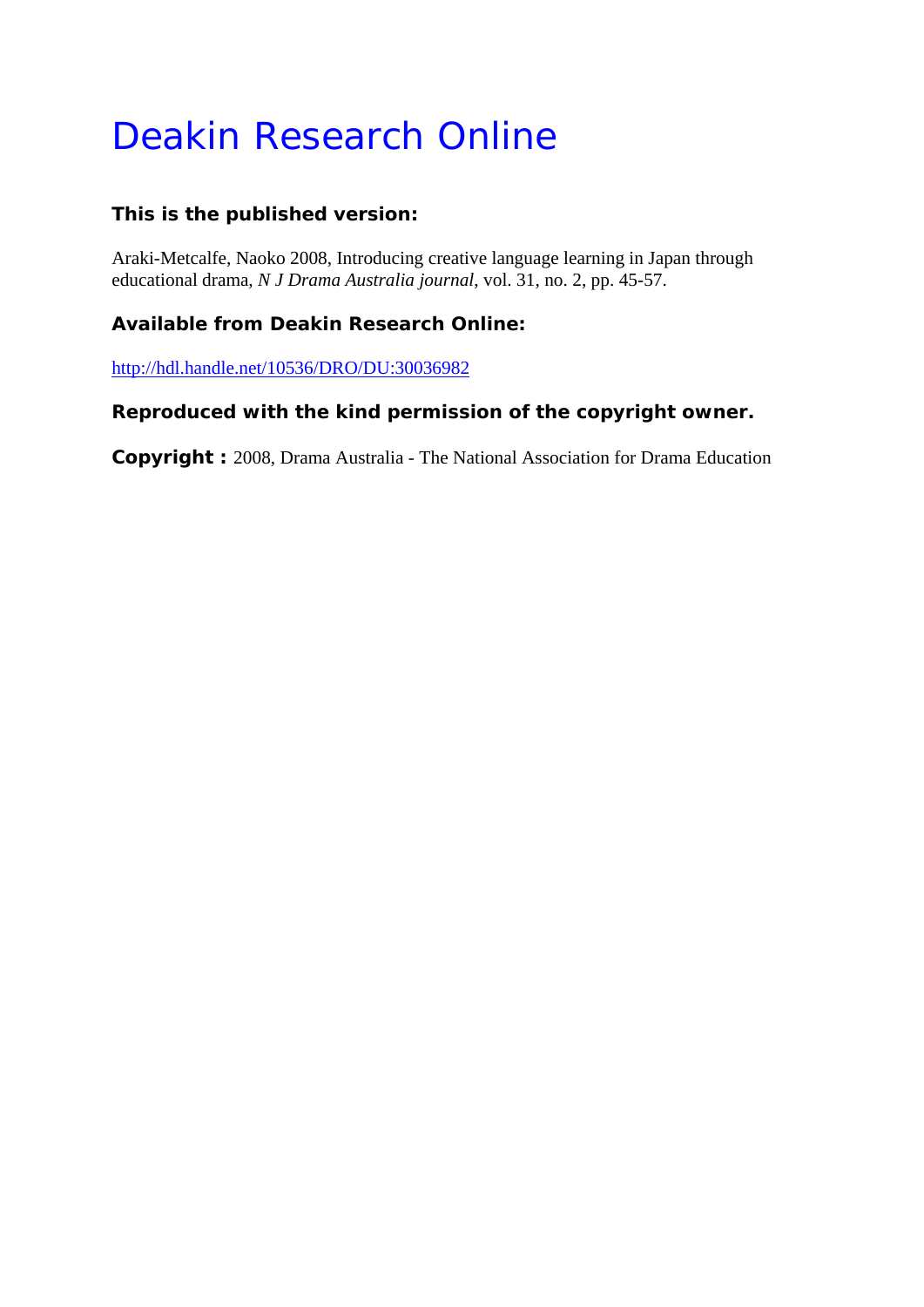## **INTRODUCING CREATIVE LANGUAGE LEARNING IN JAPAN THROUGH EDUCATIONAL DRAMA**

#### **Naoko Araki-Metcalfe Fukuoka Jo Gakuin University, Japan**

#### **Abstract**

Educational Drama as a teaching and learning methodology is already widely in use and well accepted by Australian teachers and students. This paper reports on a study in which the author investigated Japanese primary school students' and teachers' responses to educational drama as a pedagogical tool in their English language classes. The participants had no prior experience of drama in education. Along with the participants' responses, the applicability of educational drama as a teaching method for the Japanese teachers is also discussed. The author, as a teacher-researcher, used action research methods for this study. It became evident that educational drama tended to motivate the Japanese students' foreign language learning of English, by providing them with an opportunity for a higher level of engagement and participation in learning. In the study, the students showed enhancement of the skills necessary for learning, including social, communication, linguistic, non-linguistic and problem-solving skills.



**NaokoAraki-Metcalfe,** *a native of Japan, lived and studied in Melbourne Australia for ten years. During that time, she taught in schools throughout Victoria and developed a curriculum for LOTE (Language Other Than English) Japanese using educational drama as a teaching method. This was documented in her Masters Thesis. She obtained her PhD at The University of Melbourne and now lectures at Fukuoka Jo Gakuin University. Dr. Araki-Metcalfe is currently in the process of establishing an* 

*organisation called JADEA (Japan Drama/Theatre and Education Association), which will be dedicated to spreading Drama Education throughout Japan.* 

**Keywords:**  *JAPANESE EDUCATION; ENGLISH LANGUAGE CURRICULUM; EDUCATIONAL DRAMA; ACTION RESEARCH; REFLECTIVE PRACTICE; TEACHER-RESEARCHER.* 

#### **Introduction**

In 2008, the Japanese Ministry of Education announced it will be increasing the weekly lessons for the English language curriculum in the primary schools from 2011. The aim of this is to make the English language curriculum compulsory for Year Five and Six students and, as a consequence, requiring classroom teachers to develop the necessary skills to be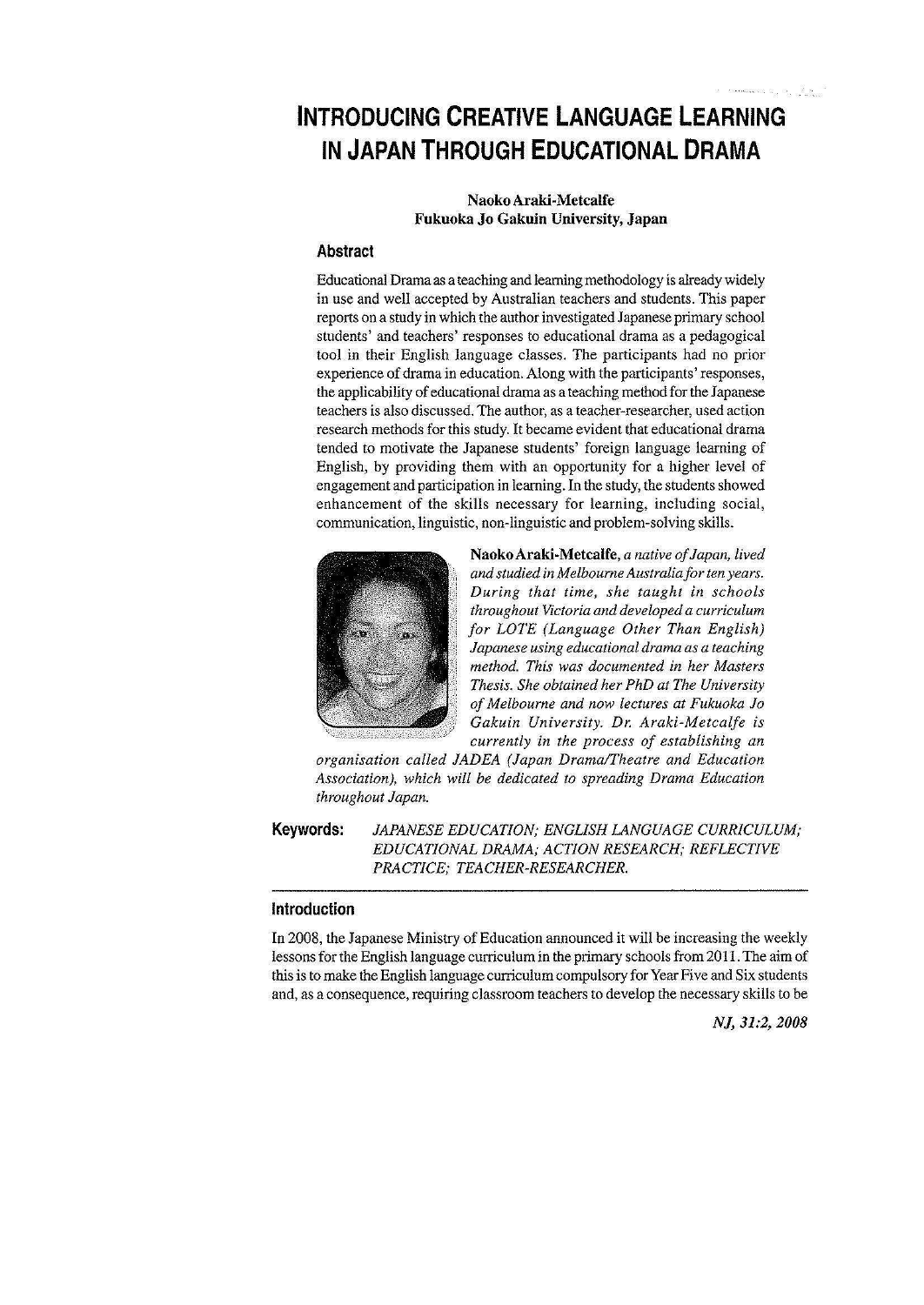#### *46 Naoko Ariki-Metcalfe*

able to design the curriculum and teach the language, which they are not used to doing. The usual practice is to follow a set curriculum set down by the Ministry of Education nation-wide. There is the potential in the next ten years in Japan for opportunities for the introduction of educational drama as a pedagogical tool for teaching the English language **in a more holistic and effective way.** 

This paper summarises a study conducted at a public primary school in Japan focusing on two central research questions. The first key question was to consider the Year Six students' responses to the introduction of educational drama in the English language curriculum at their school. The second question was to investigate the applicability of an educational drama approach to Japanese teachers and their responses.

#### **Going back home with an innovative idea for education**

Implementing educational drama in teaching the English language at a primary school in Japan revealed underlying complexities in the Japanese educational system, Japanese culture, the socio-economic situation of the modern Japanese society and the nature of the Japanese people. These elements were identified in the responses and attitudes of the students and teachers in Year Six during the Drama-English language project. My main research question was to investigate the responses of these participants in a unit of the English language curriculum as a foreign language using educational drama. In many ways, the project was not as easy and straightforward to organise because of these complexities.

Although I was born in Japan and studied within the Japanese education context until the end of my secondary schooling in the same city where I conducted this project, many things had changed. As I saw the students and teachers who participated in this project in more depth, I became more puzzled by their attitudes and responses. Spending ten years away from Japan caused a greater gap than I had thought in my ability to understand the students, teachers, schools and educational protocols in Japan. Japan had changed during the decade that I was away and so had the schools, students and teachers. The changes were very subtle and hidden, so much so that they could not be noticed from outside the Japanese educational context.

While I experienced difficulties adapting to the Japanese school culture in the beginning, it was evident from the collected data that the project of teaching the language using educational drama brought many benefits to all the participants, including myself. It took a while for the students and teachers to understand the concept of educational drama and their expectations in this different learning environment. However, this experience stayed in most of the participants' minds as enjoyable and memorable. Throughout this project, I learnt and re-discovered the subtleties of Japanese culture, education, school system, students and teachers.

#### **Using action research for the project in Japan**

I used action research as the methodology for my study of a group of Year Six Japanese students and teachers in a Japanese public primary school. The definition of action research seems to differ slightly according to the individual authors and their area of focus. Carr and Kemmis's (1986) definition, however, provides a general idea of my understanding **of action research:**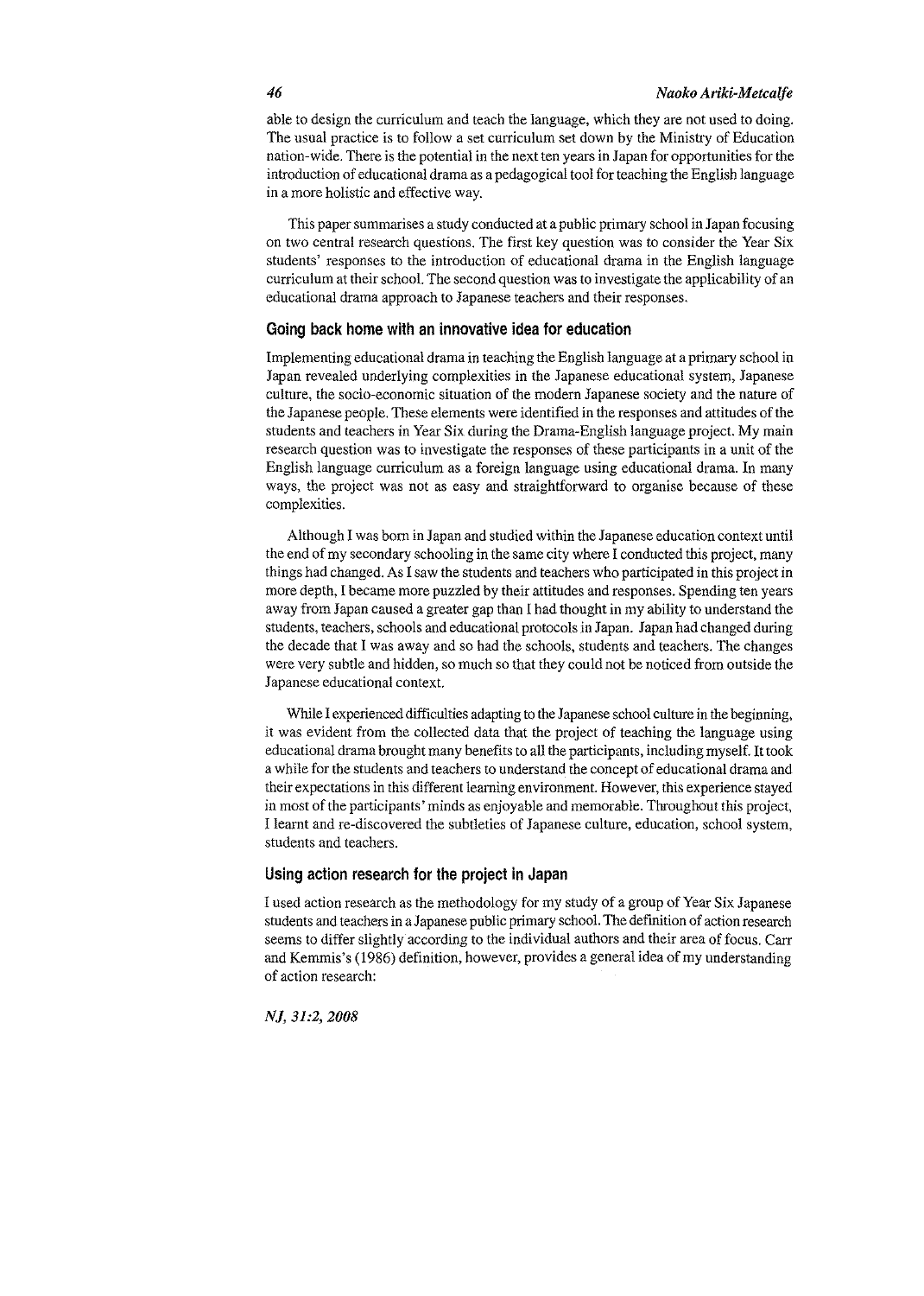#### *Introducing Creative Language Learning in japan Through Educational Drama 47*

Action research is simply a form of self-reflective enquiry undertaken by participants **in social situations in order to improve the rationality and justice of their own practices,**  their understanding of these practices, and the situations in which the practices are carried out. *(ibid.:* 162)

**In action research, improvement within a certain area that participants are concerned**  with is the key element (Carr and Kemmis, 1986; McNiff *et al.,* 2003; Macintyre, 2000; Kember, 2000; Johnson, 2002; Arhar *et al.,* 2001). Three distinctive areas that action research aims to improve include: improving the practice, improving 'the understanding of the practice by its practitioners' (Carr and Kemmis, 1986:165) and improving the **situation.** 

Regarding 'improvement' through action research, Kember further explains that, '[t]he very essence of quality enhancement is improvement. .. Understanding a problem through interpretive work can be a useful step but solving the problem requires action' (2000:25). **Thus, action research allows researchers to examine their concerns as well as allowing**  them to take action to change the current situation.

The duration of the project in Japan was twelve weeks and there was a long summer holiday, a period of six weeks, in the middle of the project. This divided the project into two segments — the first half included Lessons One to Seven and the second half comprised Lessons Eight to Twelve. In this period of twelve lessons, various educational drama activities were used- mime, class-in-role, teacher-in-role, thought tracking and roleplay. I also used a picture book called *The Waterhole* by Graeme Base (2001) as a pretext. Lessons were carried out every Tuesday morning with classes in the following order: 6-B, 6-A, and 6-C class. The allocated time for each lesson was fifty minutes and one of the classrooms in the school, the multi purpose room, was provided for the project.

Before the project, a short verbal explanation about educational drama was given to the students. It was vital to inform them that there was not one 'right' answer in educational drama and their ideas were highly valued in the process of developing the drama work. I told the students that they were expected to enjoy learning the English language with a different approach and asked them to try to enjoy the new experience of educational **drama.** 

My choice of language (Japanese or English or both) in the project was one of the main concerns that I needed to consider carefully in planning. The teachers told me that these students were considered as beginners as far as the English language was concerned. Based on that information, I had decided to differentiate the use of these languages according to the situation — the explanation of activities was given in their native language, Japanese, while the activities were carried out only in English. This was because educational drama activities generally required verbal explanations from the teacher and discussions among students beforehand. I felt that it was more important for them to understand fully what their tasks were in each drama activity and how they should participate, rather than leaving them confused by explanations given only in English. If students were not aware of the nature of each drama task, I felt that it would have been very difficult for them to achieve any degree of success in creating any 'satisfactory' or 'successful' drama work.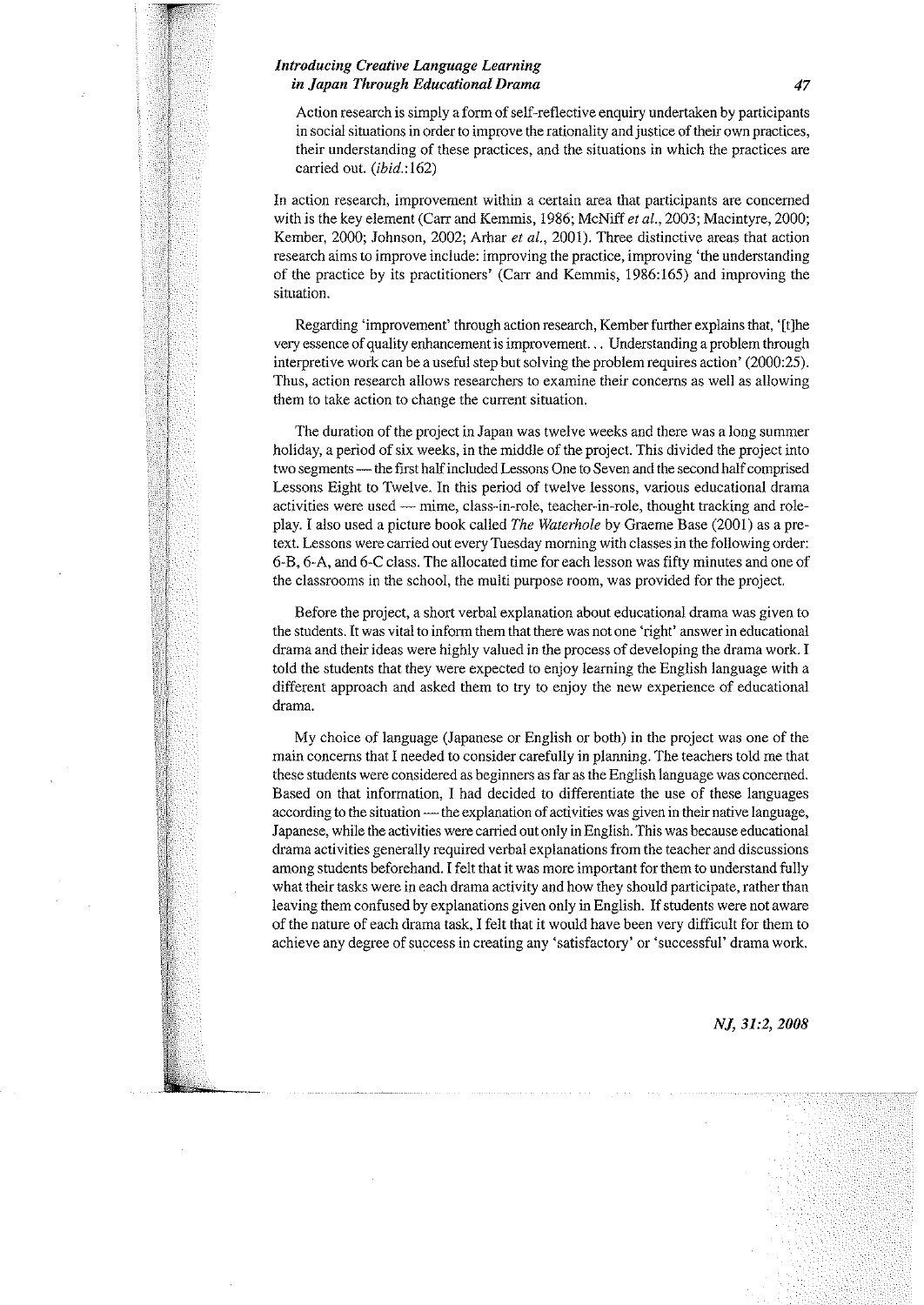Planning an action research project for the Drama-English curriculum seemed relatively easy in the beginning. However, as the project evolved, I found that the action research enquiry became more and more complex because of the emerging concerns. These concerns often appeared at unexpected moments and required me to make frequent amendments to the lessons, while also managing the classroom, giving instructions to the students and conducting the research project.

#### **Expanding an Action Research Cycle**

The project commenced with one main action research cycle as my guide before any action was implemented. The overall structure of the project can be described as one single loop of an action research cycle (see Figure 1). The first category was the investigative stage where I researched and examined the current situation of English language education in Japanese primary schools. Additionally, the process of searching for a primary school to host the project was part of this investigative stage.

The second stage was planning the two major discussions that took place — how to collect the data and how to plan twelve lessons. It was helpful to hold meetings with the teachers and the principal of the school to assist me in making plans for teaching the English language using educational drama. It was important to note that I did not plan all twelve lessons in detail at this time as I was aware that unexpected outcomes often emerged during action research projects, particularly using educational drama for primary school students.

In the third stage, the plans made previously were put into action with three Year Six classes and their teachers. The next stage was observing the events that emerged during the action. The final stage was reflection where I critically reviewed and examined the entire project.

From the single loop of action research shown in Figure I, many more cyclical loops appeared as the project developed. At this stage of the research, the project became extremely messy and I needed a new clear structure to follow because many themes had unexpectedly appeared during Drama-English classes. This meant that various extra cycles of action research emerged. I developed a couple of new structures to organise this 'mess'. The diagram in Figure 2 shows the stage of 'acting' divided into four main phases according to emergent themes: Phase One, Two, Three, and Four.

Phase One represented the first theme and involved the participants getting to know each other. Each Year Six class's characteristics were identified, and each teacher's teaching style was also examined. In this phase, the action research cycle was used to develop a mutual comfort zone for everyone involved in the project, in order to start this project successfully and cooperatively.

In Phase Two, implementing educational drama activities became the main focus. The students' initial responses towards the educational drama approach were documented, given that this was their first experience of participating in any educational drama activity. Many new sub-themes emerged in this phase, as educational drama was the centre of the project. As a result, these sub-themes became slightly more intricate with mini action research cycles being added on to each phase to accommodate individual students' various **responses.**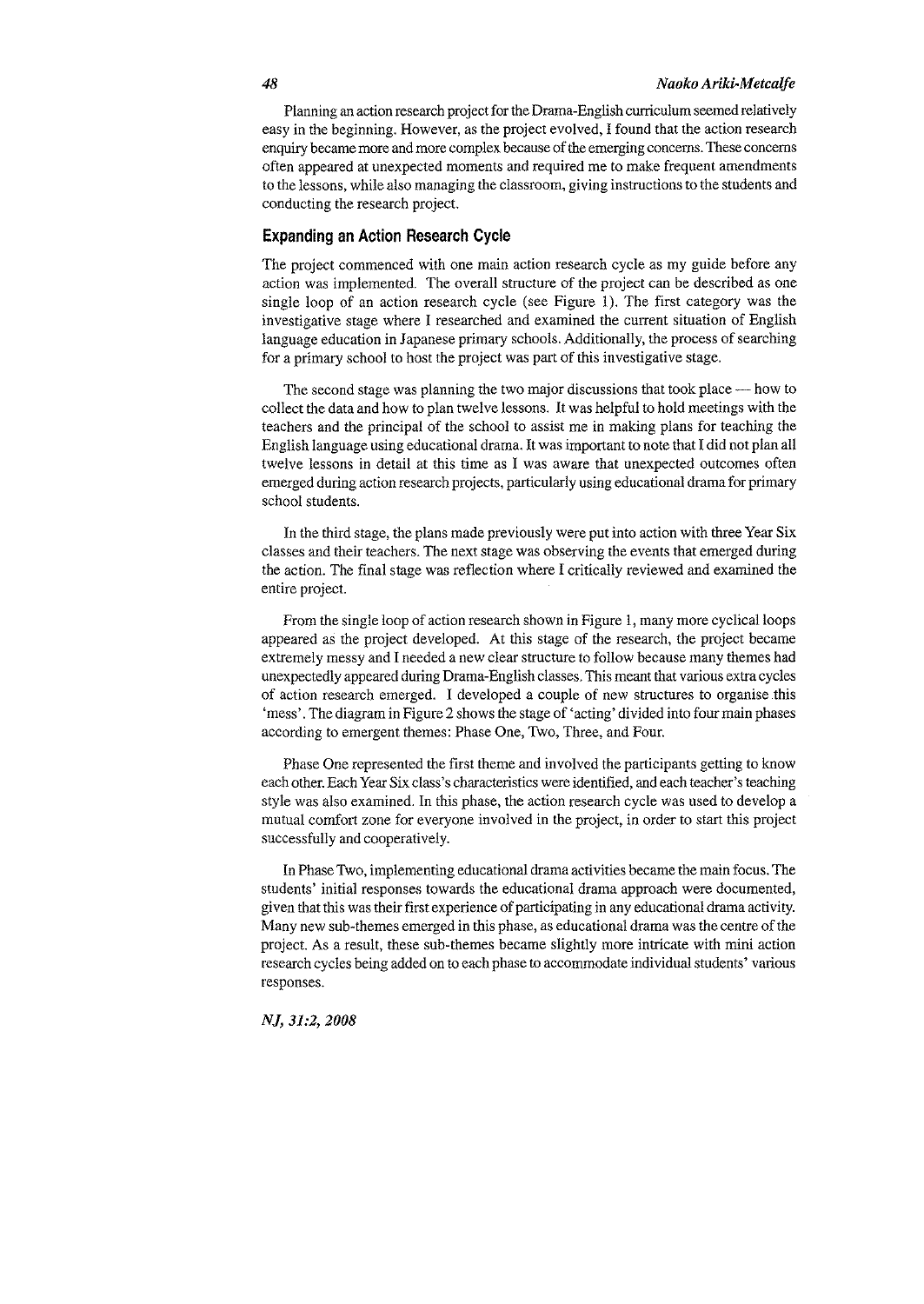

*Figure 1. The single loop of the overall action research cycle for the projest* 

Phase Three involved the implementation of further educational drama activities when the participants interacted with each other more fully.

In Phase Four, the students presented what they had learnt through the Drama-English classes and reflected on their learning.

Another way of conceptualising the structure was to identify each weekly lesson as a single loop of sub-action research. Twelve sub-action research cycles subsequently emerged. In the project, I found it was challenging to deal with three Year Six classes for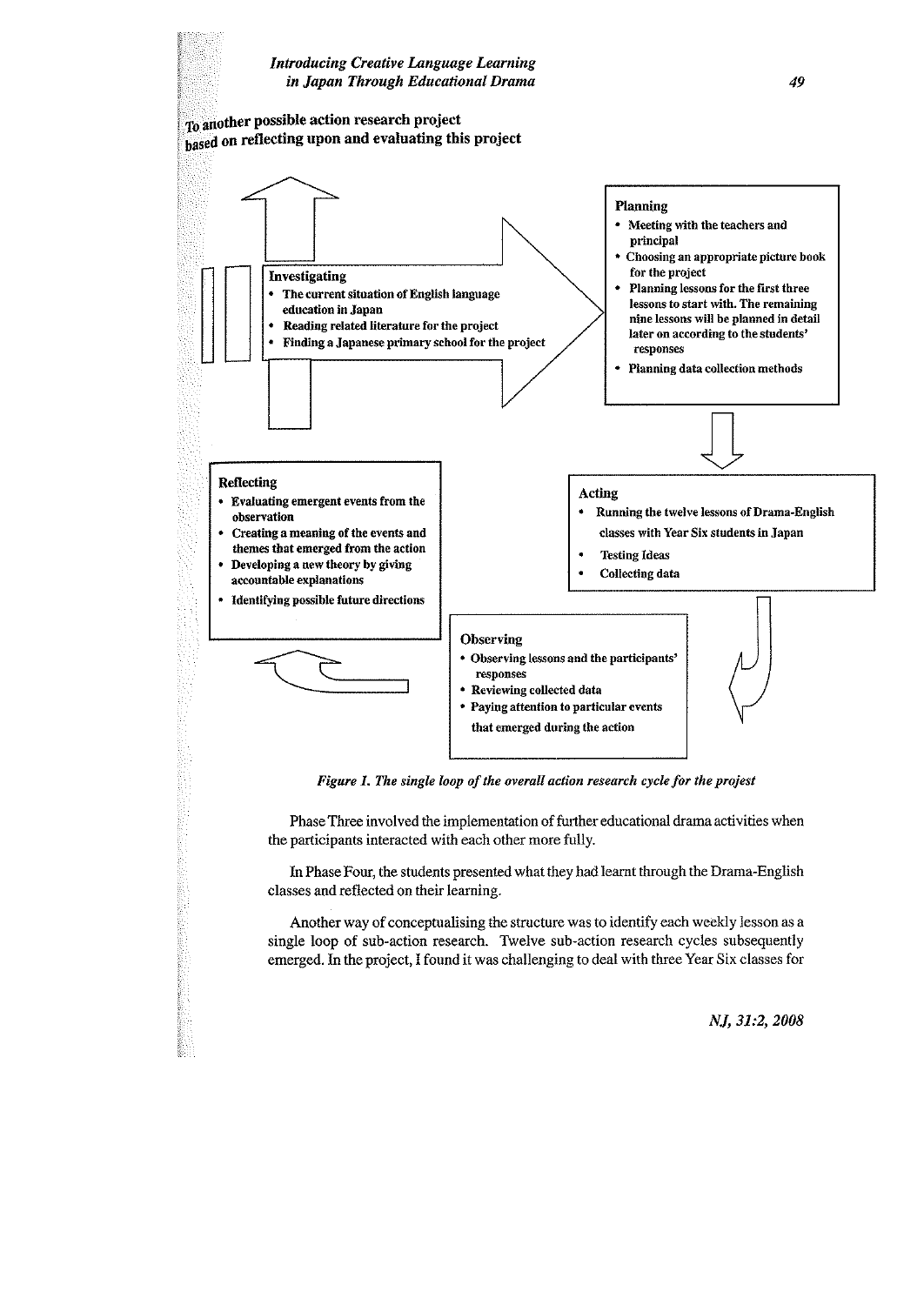

To another possible action research project based on reflecting upon and evaluating this project

*Figure 2. Action research cycles that occurred within the acting stage* 

twelve weeks with thirty-five students in each class. There were two distinct structures that I needed to consider - the unit of twelve teaching weeks and the structure of three different Year Six classes.

I basically used the same lesson plan for the three Year Six classes every week, and these classes were categorised as mini-action research cycles within each sub-action research cycle for the weekly lesson. The challenging task of dealing with such a large number of students in the project became relatively easy to manage once each weekly lesson and each Year Six class were organised and viewed as sub- and mini-action research cycles.

Developing a clear structure for these small cycles helped me organise the collating of data every week and reflect on each individual class. As the project was unfolding, many concerns emerged (class structure, class size, group and class dynamics, individual teachers' teaching style, Japanese cultural behaviour, individual personalities and learning styles) while I, as a teacher-researcher, was immersed in the process of acting, observing and reflecting. The project became messy as it progressed through many action research cycles. Therefore, it was important that I responded to any unexpected emergent concerns and created more structures of action research cycles accordingly.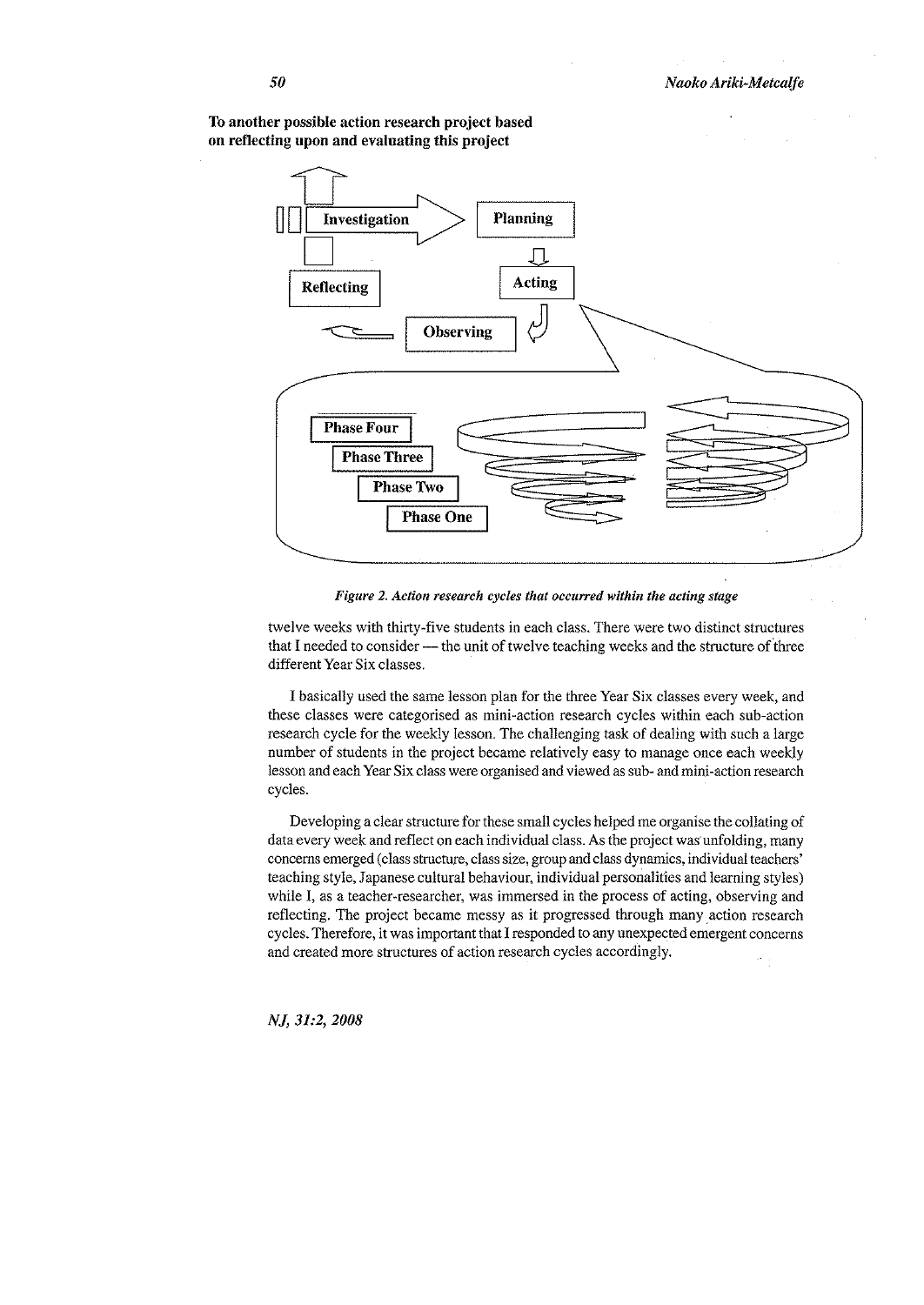*Figure 3. Cycle of reflective practice* 

In short, I found myself positioned in the middle of the process of the 'Cycle of reflective practice' in Figure 3 identified by Arhar *et al.* (2001:41) and in my reflective practice I was going back and forth within the three stages of acting, observing and reflecting as they suggested.

I was spontaneously applying reflective practices on many occasions during the project when I planned the next lesson, dealt with difficult classroom situations, managed students in class and searched for a possible solution to any problems which emerged during a lesson.

Action research has many benefits for teachers in conducting school-based research. It also has some limitations. This research method is known as a messy process (McNiff *et* at., 2003; Arhar *et* al., 2001; Cherry, 1999). I appear to have overcome this by implementing mini-action research cycles (representing each Year Six class) within each sub-action research cycle (representing each weekly lesson). I found by doing this I was able to keep a clear, concise record in spite of unexpected events and issues that constantly emerged.

This research methodology allows researchers to address problems on both a personal and social level from an insider's perspective. Thus, the most important aim of action research is not to achieve a successful closure in the social situation but to show the researcher's own process of learning and to 'explain how [their] new learning has helped (them] to develop [their] work within the situation' (McNiff *eta!.,* 2003: 13). Since Lewin introduced action research originally in the 1940s, the characteristics of action research have greatly changed. However, the main aim of the methodology still remains the way that action research provides a cyclical process of investigating and improving teaching and learning.

#### **Implementing the Drama-English language project**

The use of drama as a teaching and learning medium in second/foreign language classes has spread widely throughout the world. In particular, studies by Kao and O'Neill (1998) and Liu (2002) reflect on the process of language learning through drama in Asian students. Liu argues that learners at the beginning levels of language proficiency need to rely more on 'their body language to express their thoughts and ideas and also to allow other students opportunities for meaning interpretation' (Liu, 2002:61). The Drama-English language project in the Japanese public school investigated a particular group of Japanese students' and teachers' responses to the English language curriculum, using an educational drama approach. This was the first time that these participants had explored 'the boundaries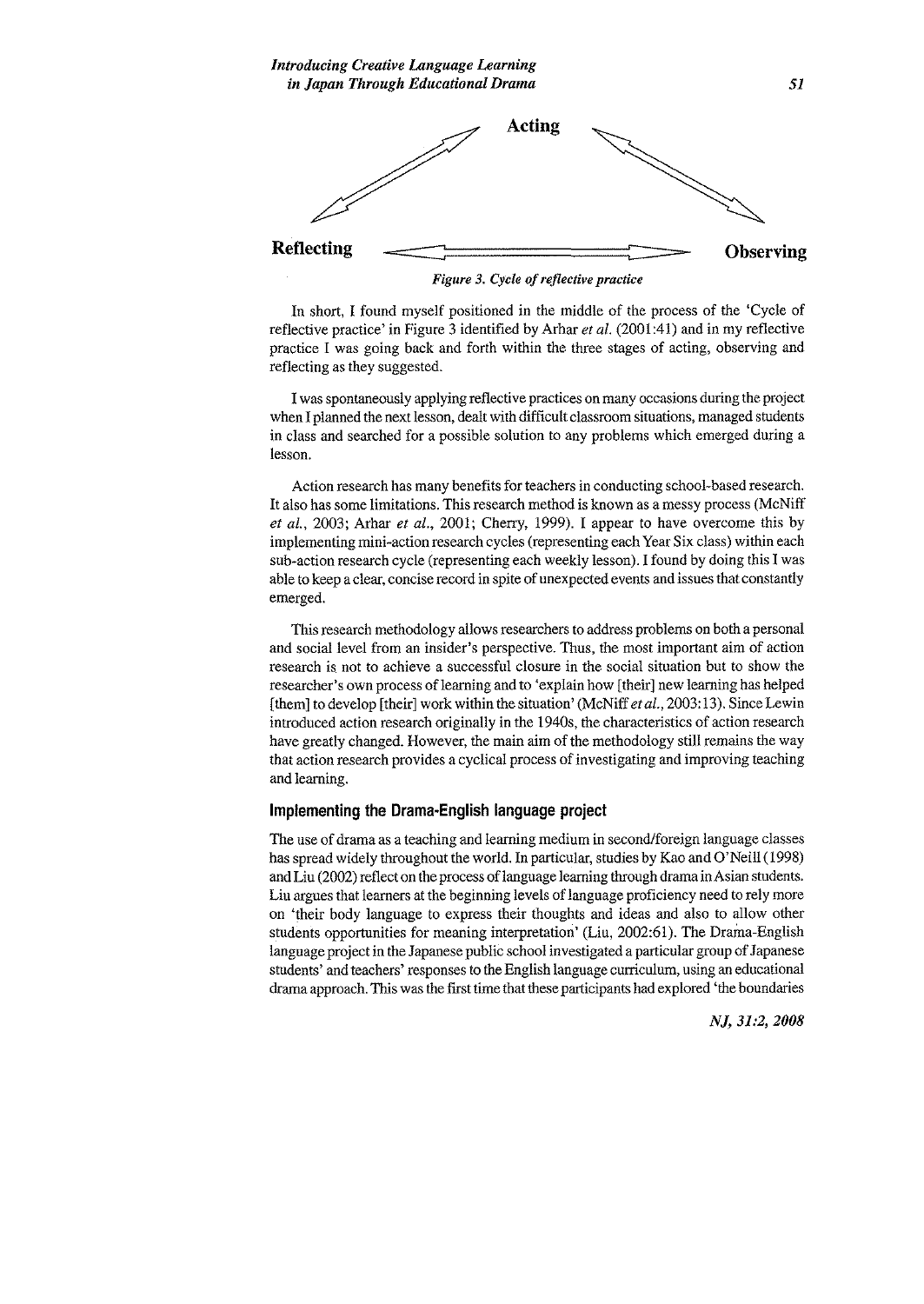between what is real and what is not real' (Winston and Tandy, 1998:2) in their classroom. Winston and Tandy describe such experiences as 'a great source of delight'. Although educational drama provides another learning perspective for language students, 'there are many challenges that both teachers and students may face when these active, collaborative and essentially dialogic approaches are introduced in a previously traditional language classroom, (Liu, 2002:61).

Participating in the Drama-English project became a memorable event for these participants, particularly for the students. The responses from the teachers on the other hand were a little more complicated. They could see the positive influences that the educational drama approach had on their students' learning, at the same time they critically examined whether it was suitable and comfortable for them to use as a teaching method. Individual opinions from these teachers about educational drama as an alternative teaching method varied, however the project added a new perspective to their teaching methods. As these teachers witnessed various educational drama activities, they found new ways to interact with their students.

#### **Reflecting on the students' responses**

The first key research question was to consider the Year Six students' responses to educational drama in the English language curriculum at their school. The initial response was that they were simply confused with this different educational approach. The English language curriculum in their school was fairly new to these students, and educational drama was a completely unfamiliar area of study. Thus, not surprisingly, they were confused at the beginning and they did not fully understand the different expectations in dramafocused learning. O'Toole and Dunn believe that, 'children who have done drama at school do gain confidence and skills in managing the elements of drama. However, all children have a capacity to pretend, which they use deftly in their own play' (O'Toole and Dunn, 2002:4). It took a while for the Year Six students to become familiar with the concept and to gain confidence but they quickly adapted to it once they fully comprehended the different expectations and the purpose of the educational drama activities. Therefore, my lack of understanding of the students' expectations regarding the drama approach was the first issue.

The second issue relates to the concept of improvisation one of the main elements of educational drama:

The essence of improvisation is spontaneity ... Students have to respond to 'offers' of action- statements with embedded suggestions of context or character that can be taken up or rejected. To do so successfully, they need to be able to pick up and elaborate on contextual cues, some of which can be very subtle. (Cusworth and Simons, 1997:18)

I felt that the students I worked with were not used to 'spontaneity' at all and I used the word 'surprise' in this project instead of spontaneity. It is possible that their confusion and hesitation was based on their lack of experience in understanding that many tasks required spontaneity and high levels of engagement. The typical Japanese way of educating students is the teacher at the front of the class in total control - there is usually no debating or discussions with the teacher. In this type of learning environment, students' spontaneity and their skills of self-discovery are neither required nor welcomed.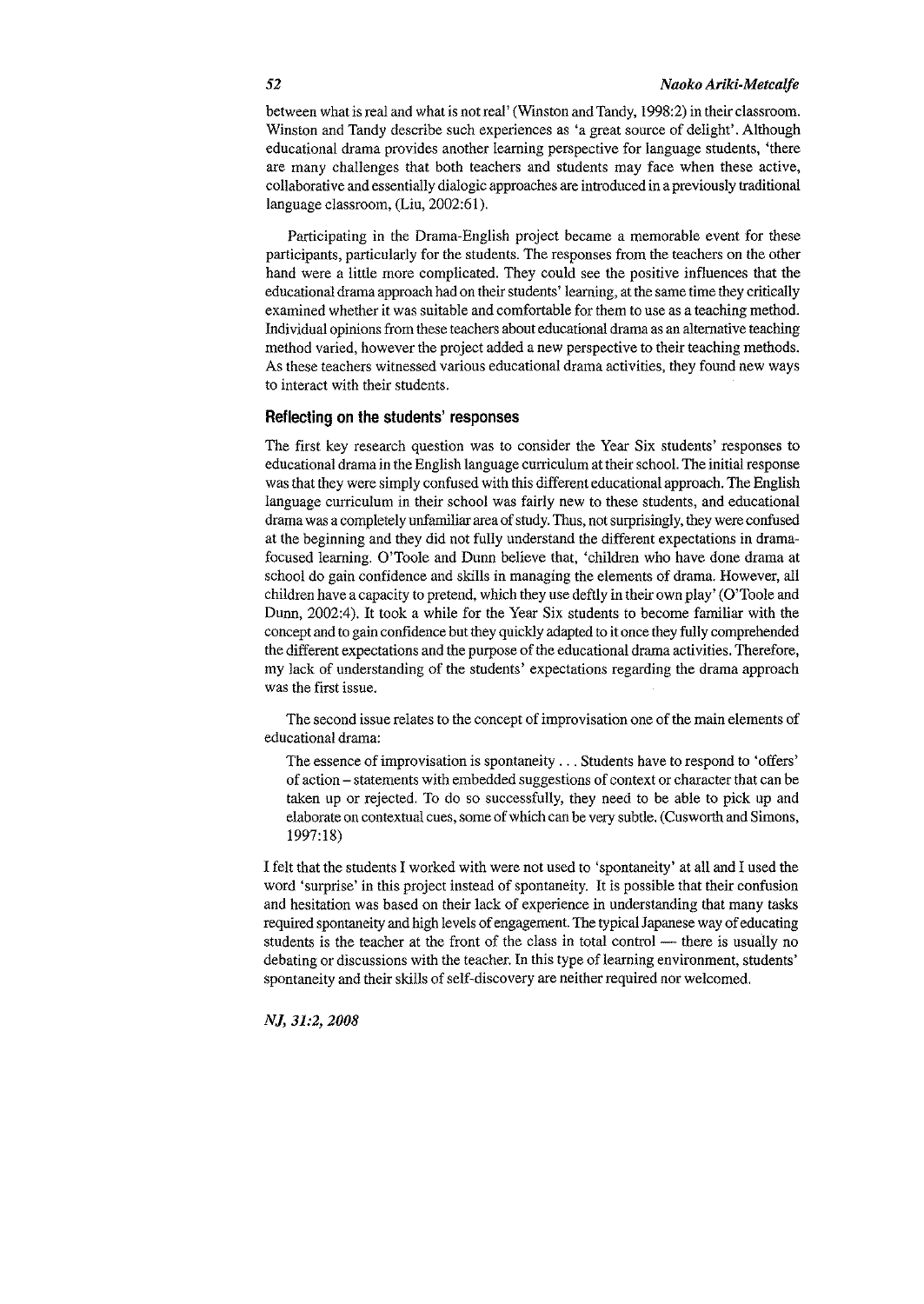#### *Introducing Creative Language Learning in japan Through Educational Drama 53*

In educational drama, students are constantly drawing on their prior experiences and understanding of the real world when they improvise (Cusworth and Simons, 1997). It was likely that these students were confused as to how and what experiences they needed to draw from in order to fully participate in the activities, especially at the beginning of the project. In other words, they were confused about the fact that they were allowed to draw from their own personal experiences and understandings so freely and openly in their classroom setting.

As Cusworth and Simons suggest, it is necessary for some students to have 'a class discussion and pooling of ideas before improvising' (1997: 19). For the Year Six students in Japan, they definitely needed plenty of time to participate in class discussions and suggestions for ideas beforehand. Throughout the project, these students came to the realisation that they needed to draw on all the resources and knowledge that they had for any successful participation in the activities. Once they realised this and I had gained their confidence, their level of physical, emotional and cognitive engagement with the drama activities increased immensely. At the end of the project, their faces and excited voices showed clearly that they had just completed a rewarding and exciting phase in their school life. The case of some shy and quiet students in the 6-C class becoming more expressive in the Drama-English project was an example of this. To this day, many students from this project still come up to me in the street and express their enjoyment of that time. It was such a fulfilling and rewarding experience for me as a teacher to share in a phase of these students' personal growth.

#### **Reflecting on the teachers' responses**

The second key research question was to investigate the applicability of an educational drama approach to Japanese teachers. The involvement of the teachers in this study was as observers, due to the fact that they had no prior knowledge or experience in educational drama. They assisted in classroom management and some even participated, at times, in the process with their students. The teachers in this study witnessed improvement in their students in terms of their social, communication, non-linguistic, linguistic, and cognitive skills throughout the project. The study also revealed some resistance from these teachers towards this approach. This may have been because they were experienced teachers who had already established their own teaching styles and were quite reluctant to change. The educational drama approach was innovative and at times overwhelming for them. I occasionally observed them being caught in a dilemma between the new approach of educational drama and their own teaching approach, yet the educational drama approach was very tempting and attractive because the students were so interested in learning. However, the teachers were not ready to relinquish the authority and control that they had already established. The study indicated that this dilemma seemed far greater in one teacher's case compared to the others, as this teacher believed in strictly controlled classes and strongly disciplining the students. Winston and Tandy acknowledge classroom teachers' common concerns about taking on an educational drama approach in their teaching:

The reason why so many teachers feel that they do not understand drama, or feel that what understanding they do have is partial and confused, is because much of this understanding is tacit; that is to say, they have acquired it without learning how to articulate it. This state of affairs is not helped by much of the language used to explain educational drama. Words like performance, actor, scene, dialogues and audience are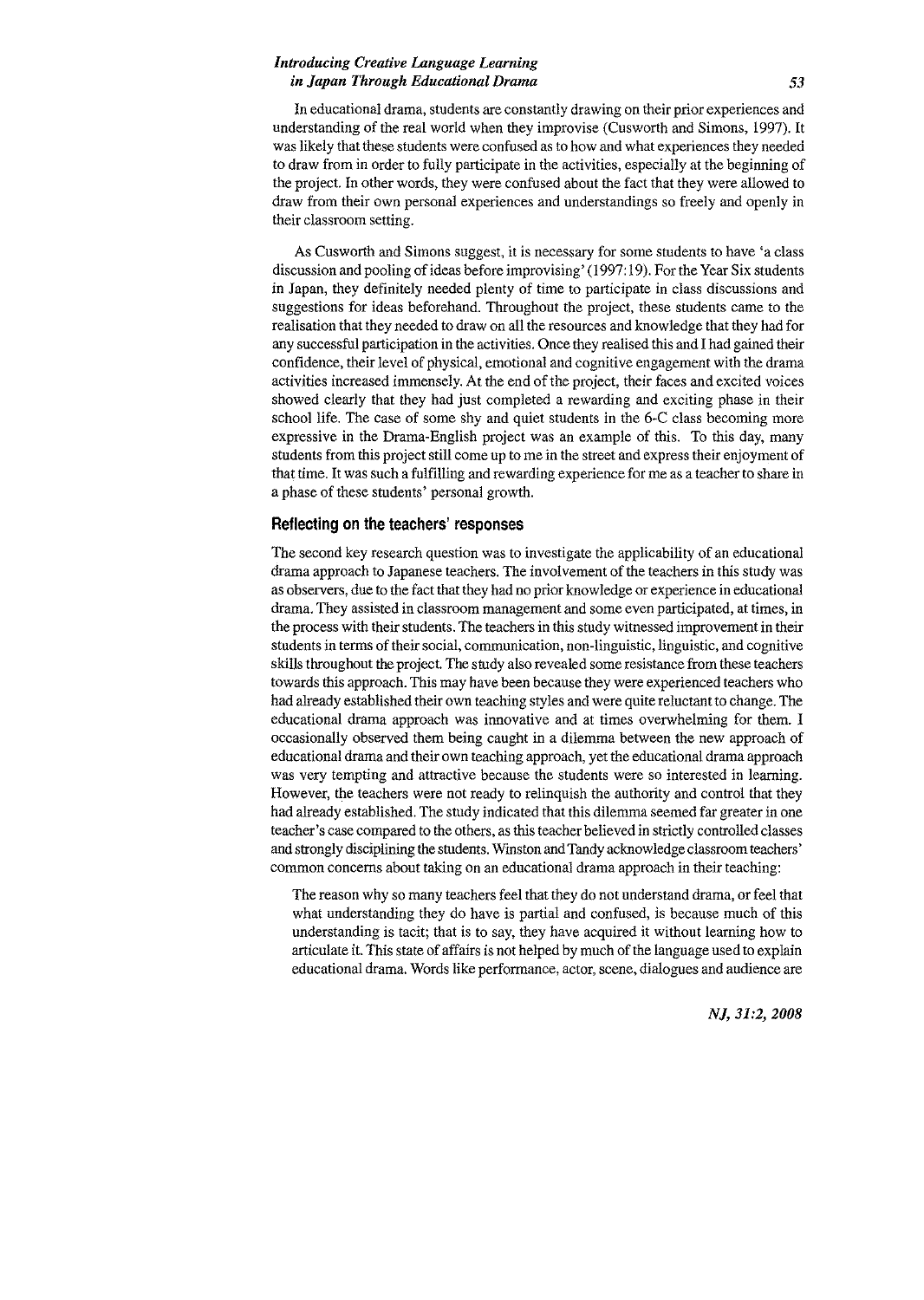often absent from its discourse, to be replaced by a set of concepts such as role play, improvisation, hot-seating, teacher-in-role and still imaging. (Winston and Tandy, 1998:2)

Winston and Tandy's studies focused on teachers in the United Kingdom. However, the attitudes of classroom teachers mentioned above could easily apply to the three Year Six Japanese teachers who participated in this project. Although they witnessed their students fully engaged in various educational drama activities and enjoying participating in the project, these teachers still expressed their hesitation about the use of the educational drama activities in their teaching. As Winston and Tandy suggest, until these Japanese teachers feel that they learnt 'how to atticulate it', they would not feel comfortable with including educational drama in their classroom. Winston and Tandy further argue that 'there is no need simultaneously to reject the language and ideas we use to describe the drama we experience in our wider cultural surroundings; and that an appreciation of the connections between the two will help inexperienced teachers get statted and gain the confidence to continue teaching drama as part of their curriculum' (ibid., 1998:.2).

If the Year Six students' faces beaming with excitement and amusement in the Drama-**English classes were not sufficient reasons to convince these teachers to continue using**  or adding this approach to their teaching, it would be disappointing, and their patticipation could be regarded as 'lip-service'; just as the internationalisation of Japan can be seen as paying lip-service to the international community (McConnell, 2000). The responses of these teachers reflect their *tatemae* attitudes<sup>1</sup> needed to retain a harmonious relationship between the school and guest teachers from the community like myself, to retain harmony between students' and parents' interests towards the English language education and to meet their obligations to the principal and school in decisions about the implementation of the English language curriculum. Of course, these teachers' patticipation in the project was totally voluntarily. However, I feel that their *honne* side reflected their reluctant attitude towards an ongoing use of educational drama in the future.

There is a need to investigate more thoroughly Japanese teachers' responses to an educational drama approach. More teacher-friendly approaches may need to be used when drama is introduced as a teaching/learning method for the first time, as teachers in Japan are used to sttictly following the Ministry of Education authorised textbooks, lesson plans and guidelines. Future investigations are required to understand other aspects of teachers and change, including personalities, preferred teaching styles, educational background, teacher-training courses that the teachers have attended, cultural and social background and educational beliefs. By investigating these elements as well as their responses to educational drama, it may be possible to identify key features influencing their decision and capacity to take on an educational drama approach in their teaching.

When I presented workshops to second/foreign language teachers in Australia to show how effective the educational drama approach can be for language learners, the response from those teachers was divided into two groups. Some teachers felt that they lacked confidence in using educational drama in their class and they requested me to

**<sup>1.</sup> There are two faces in Japan:** *tatamae* **and** *honne. Tatamae* **translates as one that shows the general consciences of the Japanese people. The other** *(honne)* **is the hidden private personal thoughts of the individuaL The look of the agreement and consciences you see in Japanese people may very well mean the opposite.**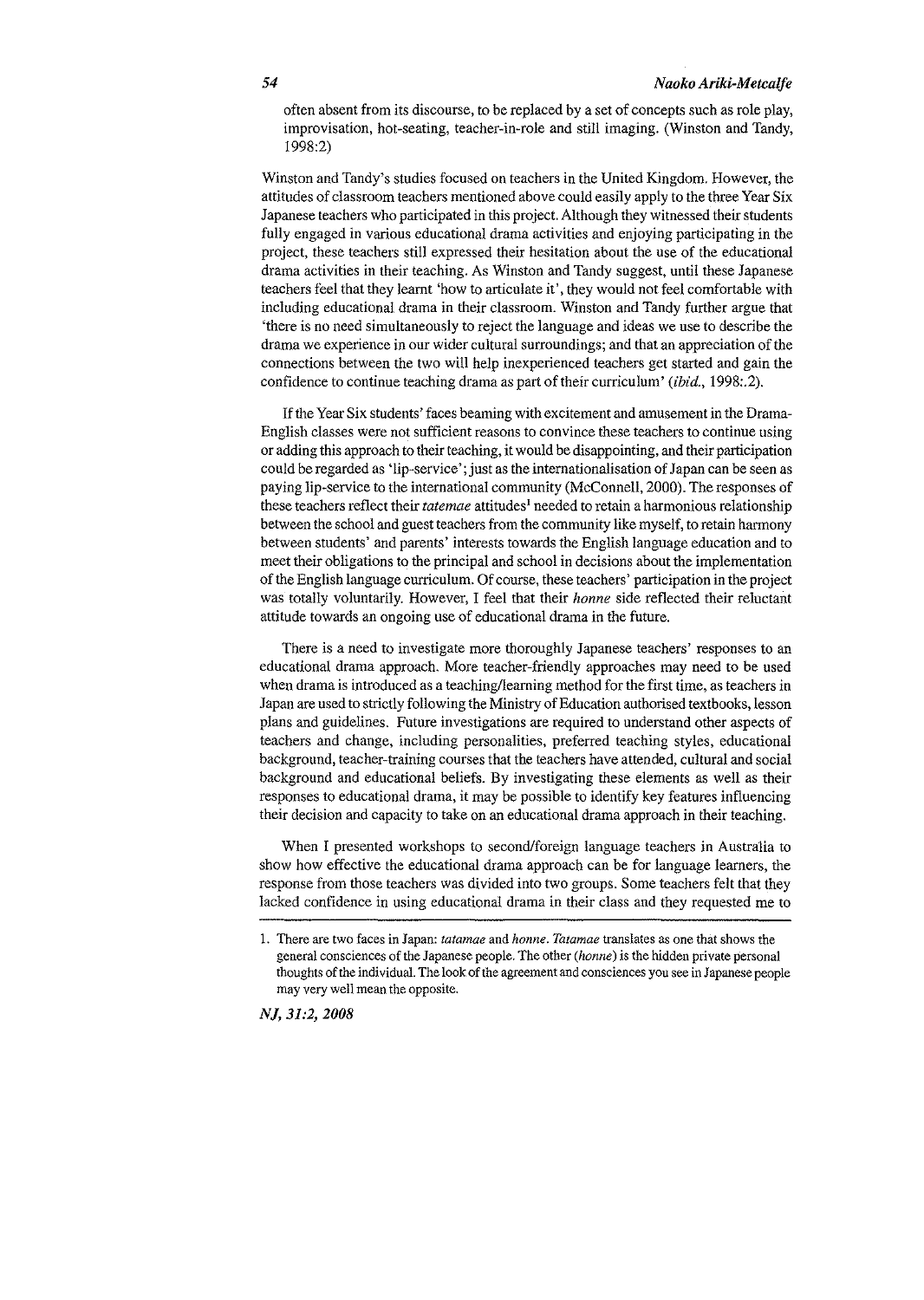#### *Introducing Creative Language Learning in Japan Through Educational Drama 55*

come to their schools to organise the curriculum for them. On the other hand, other teachers were keen to use this method in their teaching straight away and afterwards sent me emails to discuss these methods. The first group tended to be the Asian-oriented teachers who received their education outside of Australia in a more strictly structured **learning environment, whereas the second group members were non-Asian teachers who**  received their education in Australia. I can see similar responses between those Asianoriented teachers in Australia and these three Year Six teachers whom I worked with throughout the project in Japan. The attitudes among them was that they understood and experienced the benefits of educational drama for students, however they always kept a little distance and observed the method objectively  $-$  they tended not to jump straight in and were more passive participants. Thus, preferences in educational approaches and pedagogy are likely to relate to the cultural and educational backgrounds of the teachers. Perhaps these teachers might need a longer time to become more familiar with educational drama than non-Asian teachers just as the Japanese students in Year Six from the project needed a much longer time to tune into the concept of educational drama than the students in Australia whom I had taught before.

The three Year Six teachers in the project in Japan displayed their individual preferences towards the educational drama activities. If there was more time, I would have studied why each teacher decided whether s/he liked particular educational drama activities and why s/he felt more comfortable with applying specific activities and not others in their teaching. More research focusing on Japanese teachers' responses to educational drama needs to be carried out in the future. Further studies will help in developing a better curriculum that can be more readily accepted by a wider group of Japanese teachers and students.

#### **Suggestions for further progress**

The skills in educational drama that I learnt over the years in Australia were based on a Western educational approach taken from the model of educational drama in England, Australia and North America. When Western practices are implemented into the East, it is essential to make some adjustments and amendments according to the local culture and its people. There is a need for investigating how, and in what degree, teachers need to make these amendments according to their specific cultural context and background.

My first suggestion for further research is that it is crucial to have more school-based studies in Asian countries in order to find a more culturally appropriate approach to using educational drama. In particular, further research in the area of primary school education in Asian countries is greatly needed.

Another suggestion that arose from this study was the importance of sharing more altemative teaching methods, like educational drama, with teachers and teacher-trainees in Japan. Japanese universities need to take a more active role in supporting these teachers by providing venues and workshops. The new subject — Integrated Studies — including the English language cuniculum was introduced in 2002 into the primaty school program by the Japanese Ministry of Education and this educational reform was not welcomed by some teachers because it only added to their already full workloads. However, the reality is that80% of the primary school teachers in Japan are now teaching the English language curriculum to their students and basically they do not have a choice (Kizuka, 2005)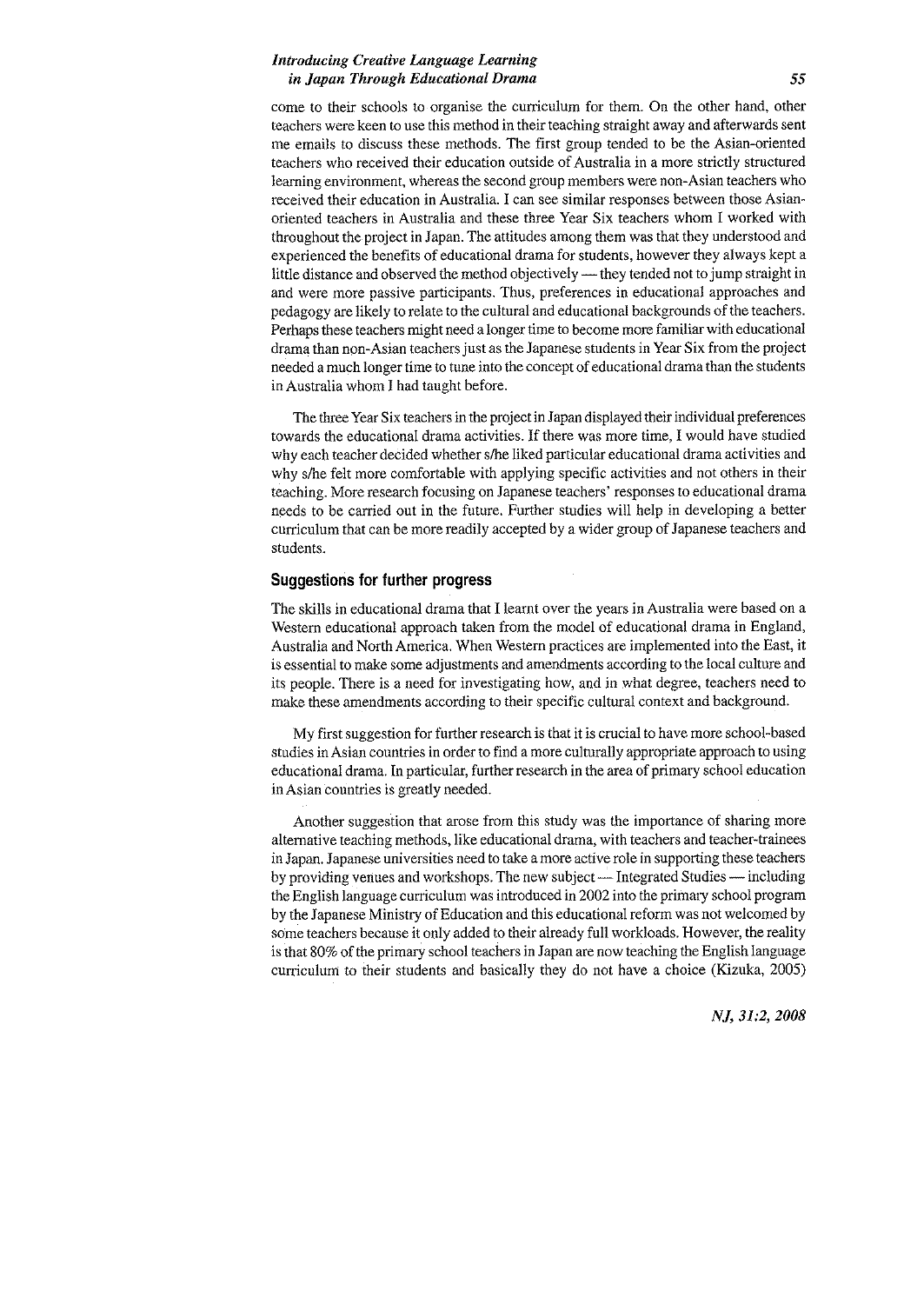because of the movement of internationalisation in Japan. I believe that teachers cannot keep teaching the English language just by using language games and songs as they are commonly seen in the language class. Students and parents might have been satisfied with these simple language activities in the first few years of learning — but what will happen next? The English language curriculum in Japanese primary schools needs to improve further, yet there are still a very limited number of conferences and workshops in Japan to support these teachers and to show examples of alternatives and more advanced teaching methods. The local educational authorities and local universities could perhaps join together to take responsibility in providing more practical support for the teachers and schools in their local areas.

#### **Action research for monitoring the progress**

For this Drama-English project, action research was used as a research methodology to closely monitor and thoroughly reflect on the lessons and on the participants' responses. Action research allowed me as a researcher to include all the participants' voices, collated **through video, written responses, questionnaires, class discussions, informal interviews,**  students' work samples and my weekly journal, all of which became invaluable sources of data in examining the insights emerging from the study. This range of personal reflections helped me to understand emergent events and the participants' various responses.

In Japan, there is a lack of research in the area of teaching methodologies for the English language curriculum in the primary schools. Matsukawa (2004) stresses an urgent need for research in this area and recommends action research as one of the suitable research methodologies. This study could be used as an example showing how to document and evaluate an alternative teaching method, such as Educational Drama, into the English language curriculum for Japanese primary schools. Furthermore, school-based research is crucial for improvement of the educational curricula, yet the research culture in Japan tends to stay within academic domains and it is not shared with classroom teachers and local schools.

#### **Conclusion**

This paper is based on a study of Year Six students' and teachers' responses to incorporating educational drama into the English language curriculum in a Japanese public primary school setting. The positive responses from the students indicated their acceptance of the educational drama approach although the teachers' responses were mixed and somewhat passive. This study revealed that educational drama has great potential as an additional teaching and learning tool in the Japanese primary school setting. The timing of the study was appropriate as primary schools had recently opened their doors to new teaching and learning approaches with the introduction of the English language curriculum within the subject of Integrated Studies.

Another beneficial element was that the English language curriculum had not yet been introduced as an academic subject - authorised textbooks and teaching manuals were not supplied by the Japanese Ministry of Education for this curriculum. Therefore, designing the curriculum without meeting strict requirements and guidelines from both the school and the Ministry was possible. If this had been an official subject, it would have been very difficult for this study to be conducted in Japan. The project with the Year Six students and their three teachers was a reflective process, which was a very effective